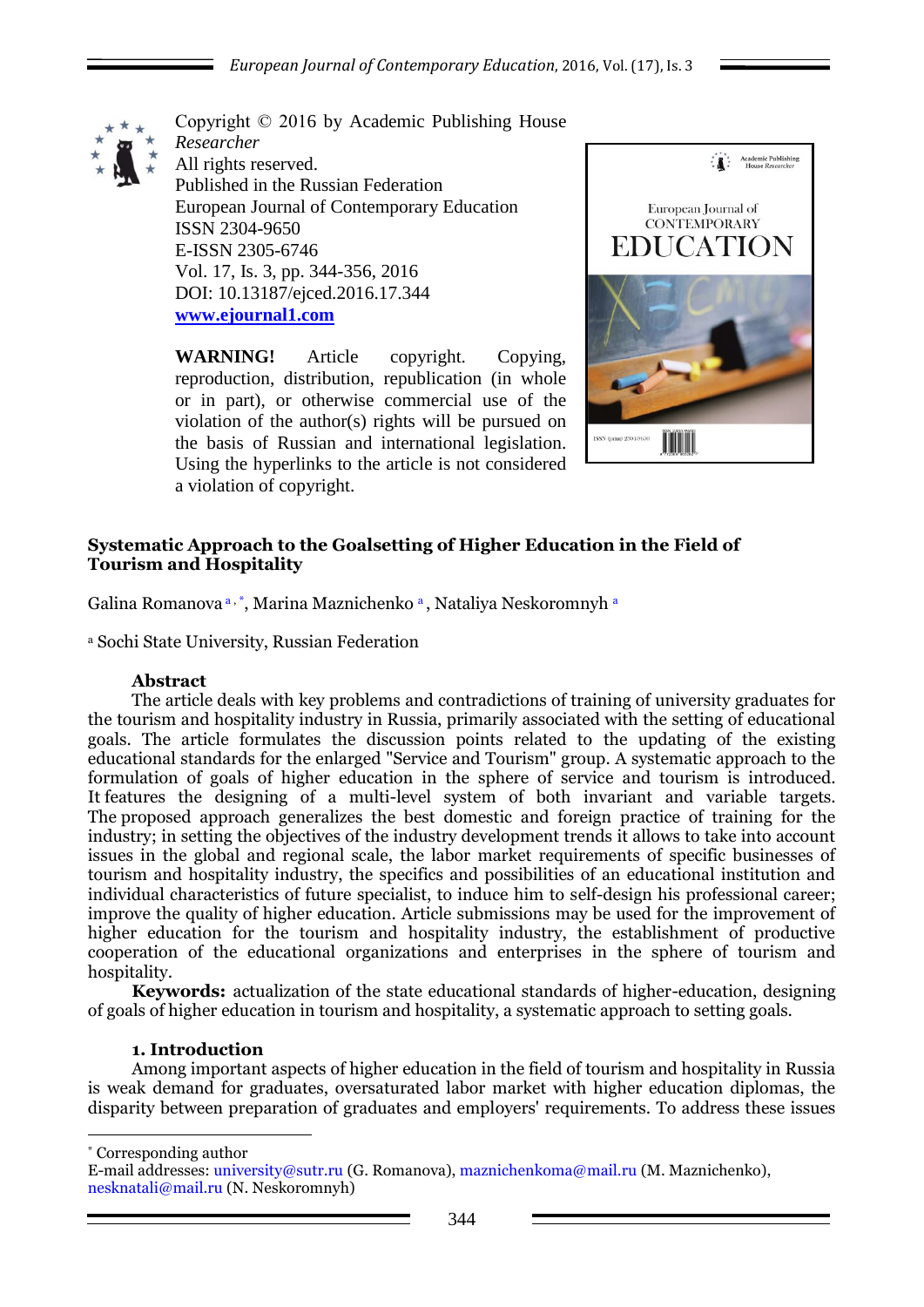the federal state educational standards of higher education are being currently updated, namely, the development of the State Standards  $3 +$ , the key objective of which is to harmonize educational and professional standards.

Guidelines for updating the State Standards enable developers to define a list of professional competencies of graduates, taking into account:

- orientation of the educational program;

- content of generalized labor functions (in whole or in part, depending on requirements set by the professional standard for education and training) of relevant professional standards (if any);

- results of foresight analysis of competence levels and requirements for graduates of this area of training in the labor market, labor market analysis, generalization of foreign experience, consultation with leading unions of employers that offer jobs to graduates of the chosen areas of training, other sources (Guidelines, 2015).

At the same time, the experience of development of the existing federal state educational standards, and the earlier generations of these standards shows that frequently employers requirements in the educational standards are carried out formally on paper, but in real practice the level of preparation of graduates remained practically at the same level. To avoid such a situation one must carefully approach identification of the requirements of employers in the tourism and hospitality, as well as trends of the labor market development of the industry.

We believe that currently the training system for the industry of tourism and hospitality has the following problems:

- service, tourism and hospitality industry employers' requirements to the university graduates and a range of existing and potential positions different substantially from one company to another. Thus, the requirements for managers of major international hotel chains and small hotels are quite different, along with differences in the field of children's, recreational and business travel specialists;

- when updating educational standards, it is rather difficult to take into account the today's labor market demands of the hospitality industry and foresight analysis results of its development in the near future. Currently, the most important quality for the specialists of the industry are communication skills, ability to effectively communicate with clients in Russian and foreign languages, client-oriented approach. On the other hand, the results of foresight sessions predict that people will be replaced by robots in the near future and experts will be required to manage robots and use their IT skills;

- each graduate of the enlarged group of disciplines for "Service and Tourism" has its own personality and characteristics. Therefore, for the successful self-fulfillment at work they may require a different set of personal qualities and competences. For example, one graduate is naturally sociable, but not service-minded - it is difficult to force himself to please a customer, to anticipate his wishes. Another specialist is diligent but doesn't take initiative. Therefore, during the period of training each of them has to create and implement a customized image-self-projection;

- given active presence of international hotel chains in Russia, as well as Russia's accession to the Bologna Process, it is necessary to bring the goals, content, and technology of training in Russia in line with the best European models. At the same time the European model of higher education in the field of hospitality is significantly different from the Russian one. Russian universities emphasize theoretical knowledge, formation of administrative, financial and economic competences along with service technologies. The European model is based on a good mixture of theoretical studies with practical work in "real-time" at a real hotel; the future manager must sequentially go through all departments of the hotel industry and acquire practical skills of working in each of them.

One of the main procedures in the development and actualization of educational standards is the design goals of education. Analysis of the practice of higher education in tourism and existing educational standards shows that the following unresolved contradictions are present in the system of design and implementation of the objectives of higher education in the field of tourism and hospitality in the Russian Federation:

- between objectives of the existing educational standards and implemented programs to train a specialist for the tourism and hospitality industry on the one hand and the real needs of employers and the labor market on the other;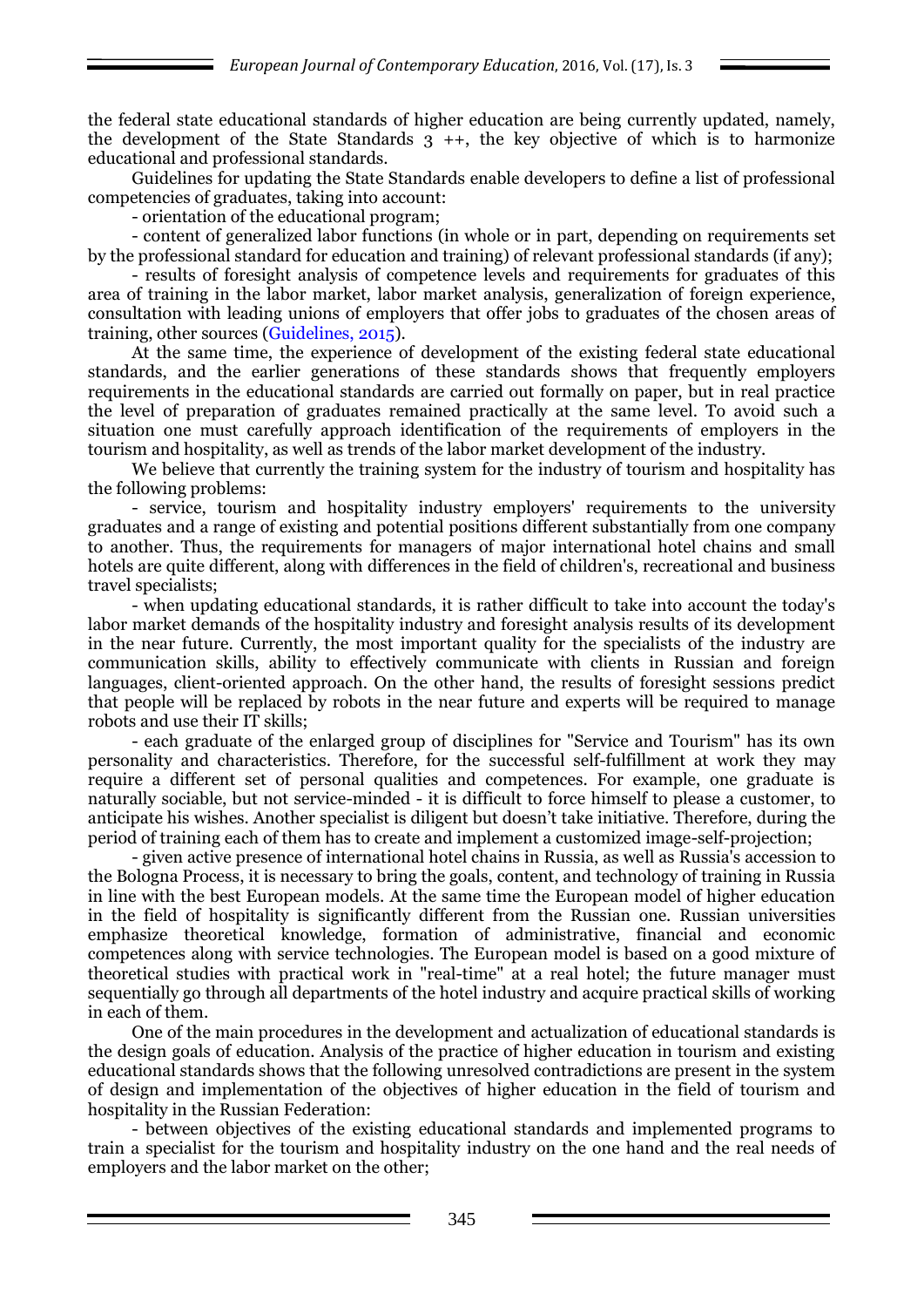- between the need to develop a set of training goals in the process of developing and updating of State Standards, taking into account the requirements of the labor market and insufficient development of scientific and methodological support of the process.

In addition to these contradictions, for the goalsetting system at the level of higher education for the tourism and hospitality, there are further non-resolved contradictions, characteristic of the system of goalsetting in education:

- between the idealistic and the unattainable as the essential characteristic of education goals (Belukhin, 2008) and the declaration in the documents the necessity of its absolute and complete achievement and accurate measurement (diagnostical goalsetting);

- between the abstract wording of the goals of education in the documents ("social order") and the need to turn them into something tangible by an educator;

- between invariance of the existing education goals (uniform qualities for all citizens of the country) and the individuality of each person, who may require a different set of qualities to be successful in their self-implementation in society (for some – to be initiative and creative, and for others - responsible, hardworking and diligent);

- between derivative educational goals and their values ("What is pedagogical value? - It is the Great Russian River that majestically flows between the beautiful wooded banks. - What are pedagogical goals? - Pedagogical goals – the beacons that mark the mid-channel and help ships avoid shoals. Buoys without the river have no meaning. Would you put them up on a hill? And the river without buoys is even more beautiful, more natural and organic" (Prikot, 2003) and ignoring this derivativeness in educational theory and educational practice;

- between the mobility and dynamism of educational goals (Belukhin, 2008) and its invariance (stable wording for a long period) in scientific works, program documents of education, educational standards);

- between simultaneous objectivity and subjectivity of educational goals (Belukhin, 2008) and absolution or objectivity (goal as a social order) or subjectivity (rejection of the same for all teachers wording of the goals of education, which is characteristic of the pedagogy of postmodernism ("anti-pedagogics" (Ogurtsov, 2001));

- between a difference in understanding and personal meanings of basic concepts of a well adopted wording of educational goals by scientists, policy makers (managers) in the field of education, and by teachers;

- between the declared goals of education (social order) and the goals the educators set and reach regarding the pupils;

- between the wording of goals of education and their understanding in different historical periods;

- between the goals of education, which are put by teachers in relation to a student and a class of students (collective) (for example, a teacher constantly praises the same student for the perfectly written essays in front of the whole class, aiming to strengthen the student's academic motivation, at the same time lowering self-esteem and self-respect of other students);

- between educational objectives of teachers and students (Tyunnikov, 2016).

To solve these problems and contradictions and to improve higher education in the field of tourism and hospitality, we have developed a systematic approach to goalsetting of higher education. The peculiarity of the approach is that the system of goals has multiple levels; basis for setting goals is clearly defined at each level of the system; the system includes both the invariant and optional goals; teachers and students have the opportunity to make adjustments of the goals; the system is dynamic and flexible, depending on the changes of the labor market; the system is focused not only on vocational education but also on professional self-design.

### **2. Materials and methods.**

The aim of the article was to develop a systematic approach to the design of higher education objectives in the field of tourism and hospitality and to present authors' objectives for subsequent use in updating the State Standard for the stream of "Service and Tourism."

To achieve the goal the following methods were used:

- analysis of scientific and educational literature on the subject:
- analysis of the document: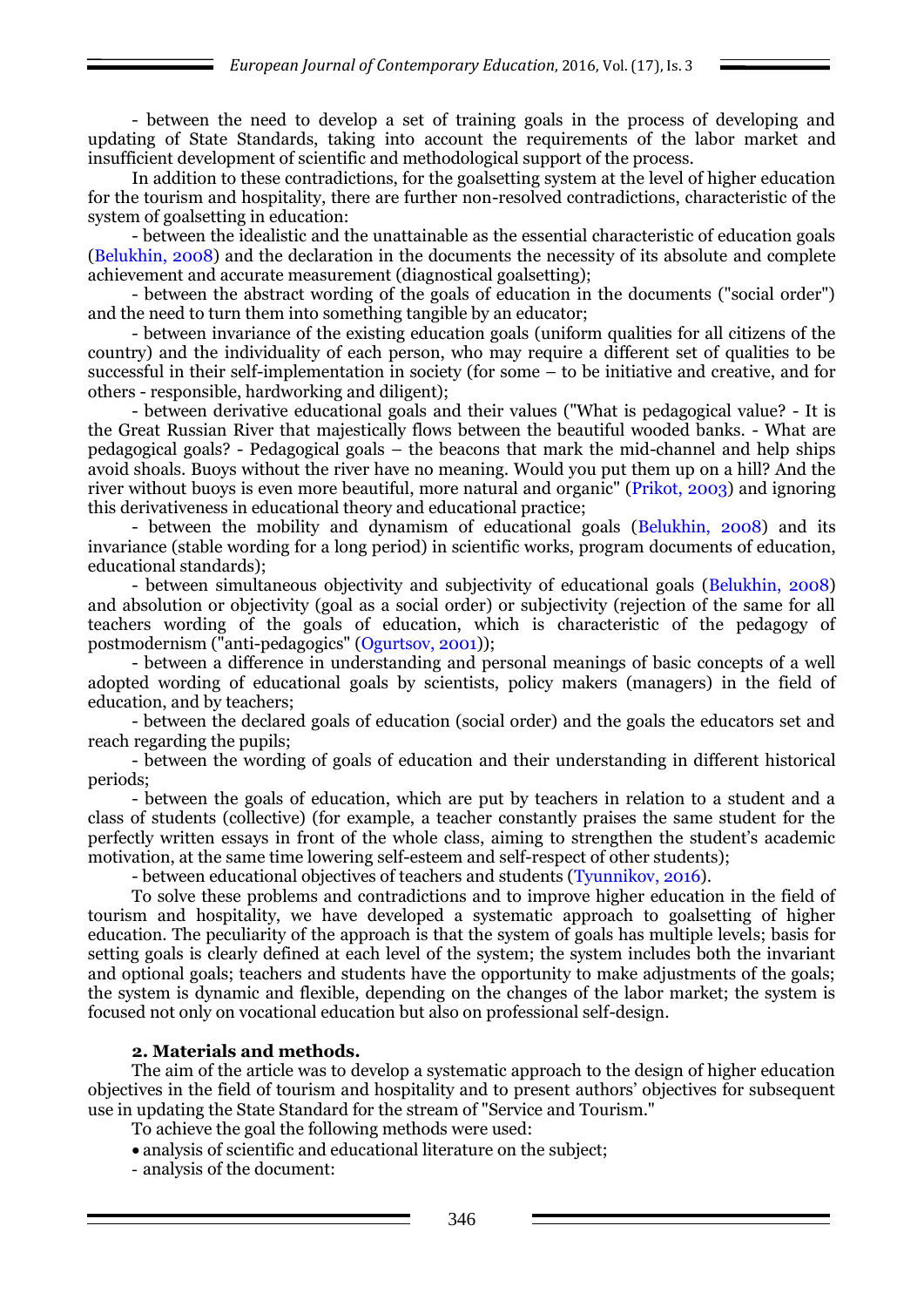*European Journal of Contemporary Education*, 2016, Vol. (17), Is. 3

- existing Russian and European professional tourism and hospitality standards;

- qualification characteristics, job descriptions of employees at hospitality industry units, positions which require higher education, and standard job descriptions;

- normative documents in the field of tourism and hospitality in Russia and the Europe;

- educational standards and programs;

- Internet sites of leading Russian and European hotels and universities that offer training for tourism and hospitality.

• comparative analysis of the objectives, content, training tools of higher education for tourism and hospitality in Russia and Europe, educational of standards and programs.

• correlation of the requirements of professional and educational standards.

• exploration of ways to solve problems in the practice of higher education;

• comparative analysis of domestic and foreign experience, best practices research;

• systematization, generalization of facts;

• analysis and synthesis;

• simulation of a multi-level system of goals;

• generalization of experience of State Standard mainstreaming;

• questionnaires and interviews of university professors and business leaders of tourism and hospitality industry;

• method of expert evaluations.

#### **3. Discussion (including the analysis of the scientific literature on the subject of the article).**

The analysis of scientific research of some authors ((Karakozov et al., 2015), (Samsonov, 2015), and others.), operating under the State Standards and programs for hospitality industry graduates, requirements of State Standards, adopted professional standards for basic positions in tourism, requirements of employers to staff at tourism enterprises allows to prove the feasibility of designing State Standards 3 ++, taking into account the requirements of employers and the labor market.

In the Russian educational system, the goals of higher education have been designed for a long time without taking into account development trends in the labor market and employers' requirements. In fact, the right to determine such goals was delegated to the Ministry of Education of the Russian Federation, standards creative groups - educational-methodical associations of universities within this stream. In the last decade the involvement of employers in the process of design of higher education goals of the third generation of standards is clearly manifested, as well as in harmonization of educational and professional standards (updated State Standards). However, in practice these ideas are often implemented formally, mainly due to a lack of formal methods and technology of implementation.

The analysis of sources shows (Baty, 2010; Cowles Dand Gilbreath, 1993; Crainer, 2011; Holmes, 2010; Middleton, Airey, 1997; Richards, 1995; Richard, Onderwater, 1998; Smith, 2010, and others), that developed European countries use a fundamentally different approach to the design of goals of higher education in the tourism and hospitality. They take into account the targeted parameters of European education and requirements of employers. The first group:

- European Standards and Guidelines – standards and guidelines to ensure the quality of higher education in the European space;

- Dublin descriptors of levels of education;

- European and national qualifications framework;

- ECTS USER'S GUIDE 2015 – Guidelines for the use of the European system of transfer and accumulation of credits (units), etc.

It is characteristic for Europe to create educational institutions on the basis of operating world's major hotel chains. Therefore, targeted parameters are set according to the demands of hotel/hotel chain. Thus, the concept of the School of Hospitality management of Lausanne (Switzerland) states: "In the sphere of tourist and hotel services there can operate a person who feels the need to provide services to another person and this essentially gives him satisfaction." The ACCOR hotel chain is the largest in Europe. The essential qualities for ACCOR personnel are: the ability to see and highlight the most important component of a complex problem; diplomacy,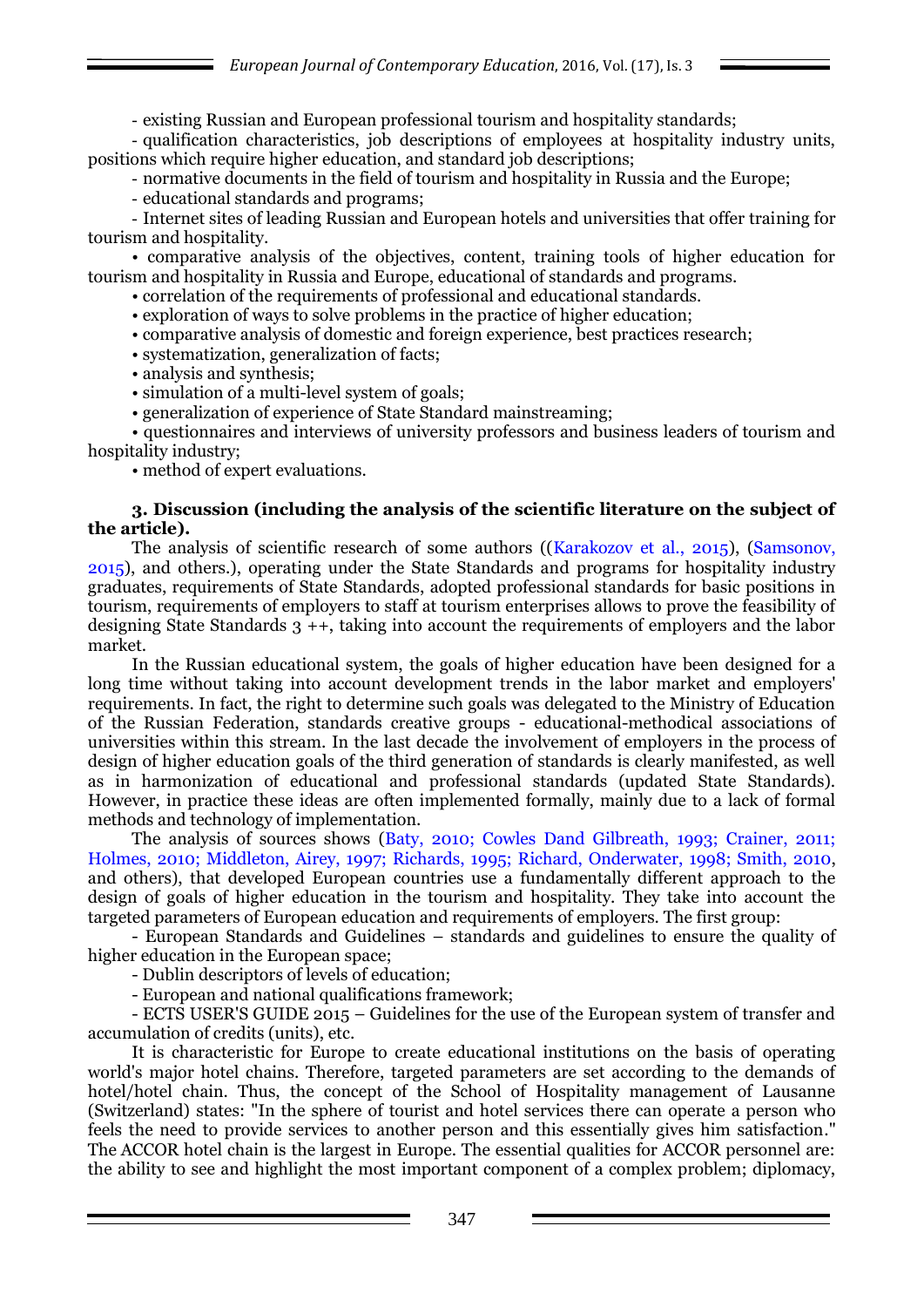perseverance, goal-striving, determination; the ability to make the right decision; possession of at least two foreign languages and the mother tongue at the level of everyday communication; independence and desire to devote himself to a difficult but exciting work. The main requirements for the Novotel network personnel (France) are the care, anticipation of peoples' needs, responsiveness.

This raises the question: should Russia, given its entry into Bologna process, the proliferation of international hotel chains as well as for the purpose of development of the external (despite sanctions) and internal (as a response to sanctions) tourism, diverge from the traditional model of training for the tourism and hospitality industry, in which the emphasis is on the formation of universal managerial competences, and migrate to a European model that focuses on the needs of specific major hotel chains and is based on the acquisition of practical skills of all employees of the hotel, starting with the lowest level?

The current method of updating the existing State Standards means that the design of goals of higher education (professional competence standards) is done on the basis of harmonaization with professional standards. In the absence of such standards, it is proposed to use the labor market foresight analysis and other documents that reflect the requirements of employers. In such cases there remain unclear (debatable), the following questions:

1. If, at the time of updating the Standards, there exist appropriate professional standards, then should the formulation of professional competences rely solely on them or on other documents (results of the labor market foresight analysis, qualification requirements, job descriptions, policy documents of the industry development, the results of questionnaires for employers, etc.), too?

2. What needs to be done in case of discrepancy (contradictions) between professional standards and other documents?

3. What if the professional standard is too general or, conversely, too detailed (meticulously) describes the functions of professionals?

4. Do we need to provide higher education institutions implementing educational programs, an opportunity to supplement (amend) the list of professional competencies with regards to the characteristics of the regional labor market and the specific requirements of employers (core enterprises for which staff training is mainly conducted)?

5. If yes, what kind of technology (method) of goalsetting should universities be guided by for the formulation of these competencies?

6. How should the targeted focus on lifelong learning be reflected in the targeted component of the standards and educational programs, along with self-improvement, self-design of one's professional career?

As a possible answer to the discussed questions and a way of solving the above mentioned problems and resolution of these contradictions, we offer a systematic approach to the formulation of higher education goals for the tourism and hospitality industry.

*The key features* of the proposed approach are:

1. Creations of a multi-level system of training goals, in which each layer performs its function in the professional training of a teacher, and the sequence of layers defines a stepwise algorithm of goalsetting.

2. Inclusion in the system both invariant, common for all graduates, and variable components, designed in a way that takes into account the characteristics of the regional labor market, particular tourism and hospitality businesses, educational institution, the needs of students.

3. Identification of clear grounds for the design of goals for each level of the system.

Let's describe the proposed approach, including a step by step algorithm of goalsetting, levels of goals, base for their formulation, methods and results of pre-design analysis for the tourism and hospitality industry.

Design of goals begins with identification of key values and ideals, which will serve as the basis for setting goals: "What is the pedagogical value? – It's the Great Russian River, which flows majestically between banks with beautiful forests. – What is the pedagogical goal? – Pedagogical goal is buoys that are on the fairway of the river and help avoid shoals. Buoys without the river have no sense. Would one put them on a hillock or something? And the river is even more beautiful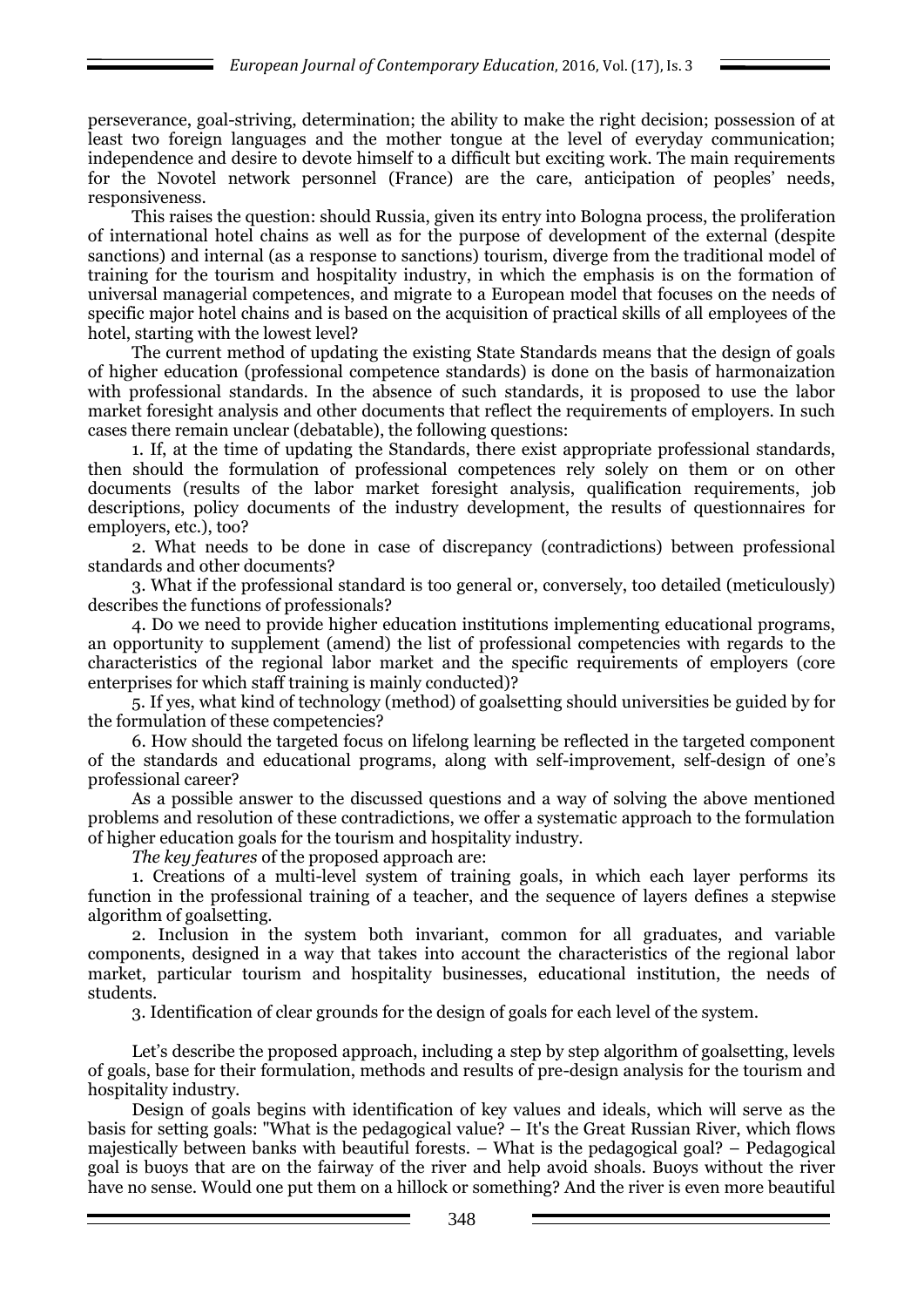without the buoys. It is more natural and organic" (Prikot, 2003). Therefore, the first phase of goalsetting is defined as the "**Strategy development of ideals and values**." At this phase the goals of the first level of the system are set – "*Stratagems of goalsetting*", the basics *function* of which is to select and determine the hierarchy of values, which become the guidelines for setting the goals for all other levels. *The basis* for their design is the megatrends of the service and hospitality industry development. For a scientifically justified wording of the goals of this level there should be done a pre-design analysis with the use of the following *methods*:

- analysis of strategic objectives and megatrends of development of society (global and Russian);

- foresight analysis of the world, Russian and regional labor tourism and hospitality market; compilation and analysis of the results of foresight sessions, represented in the scientific literature;

- analysis of strategic documents of the tourism and hospitality industry in Russia and in other developed countries;

- analysis of the current labor market of tourism and hospitality industry, existing problems, contradictions, etc.;

- analysis of key corporate culture values of the largest enterprises in the tourism industry (for example, major international hotel chains, largest tour operators, etc.).

As an *illustration of pre-project analysis* for this level, we would like to give a synthesis and analysis of foresight sessions presented in the scientific literature and formulated on this basis of the first level goal for the training area of "Hospitality":

- "Problems and development of the hospitality industry in Russia towards 2035";

- "Required competences in tourism / hospitality."

The foresight session, conducted by the SEC in the hospitality industry in September 2014, revealed the following changes:

- growth of interest in domestic tourism;

- increased use of Internet tools for independent travel planning;

- increase in the number of tourist search services and applications that will allow one to select relevant information for customer inquiries;

- building a logistics for individual trips;

- desire of tourists to acquire additional emotions - for example, during the trip to participate in the reconstruction of the historic event and fill this event with his own personal associations and meanings that will spur the development of creativity in the hospitality industry, will give impetus to the development and implementation of new software (eg, hologram technology-and 3Dprinting, allowing creation of gaming reality);

- competition between media \ entertainment and hospitality. In a competitive environment it is only possible to keep the attention of a potential client by offering him unique experiences;

- increased importance of branding of territories – giving them weight by including the game format, that allows tourists become part of a historical event and live through incomparable emotions;

- the growing demand for unusual architectural objects in extreme zones, pre-fabricated structures and "shimmering cities" – temporary phenomena where people share same interests, create a unique atmosphere and story (Goncharova, 2016).

According to the organizer of a foresight session "Popular competences for tourism / hospitality", the list of professions in industry of hospitality and tourism will change, namely:

• a number of professions will become obsolete – most duties will be assumed by the machines;

• growing demand for a number of new professions, integrating the competence of tourism, IT, artificial intelligence control, media, advertising and design, such as robotics concierge (a specialist in control of hotel robots), brand manager of the territories (a consultant and an organizer, responsible for the cultural content of the virtual space for a specific territory); architect of a territory (creating information landscapes, taking into account the realities of the region, types of consumers and popular current trends in the tourism industry), designer of augmented reality (developing various layers of augmented reality for a territory with respect to its landscape, historical and cultural context), an online consultant (offers alternatives to tourists for further navigation in the virtual world, helping to find the relevant information, reflect on the results, contact the experts in a given area), a developer of automated travel systems (expert who creates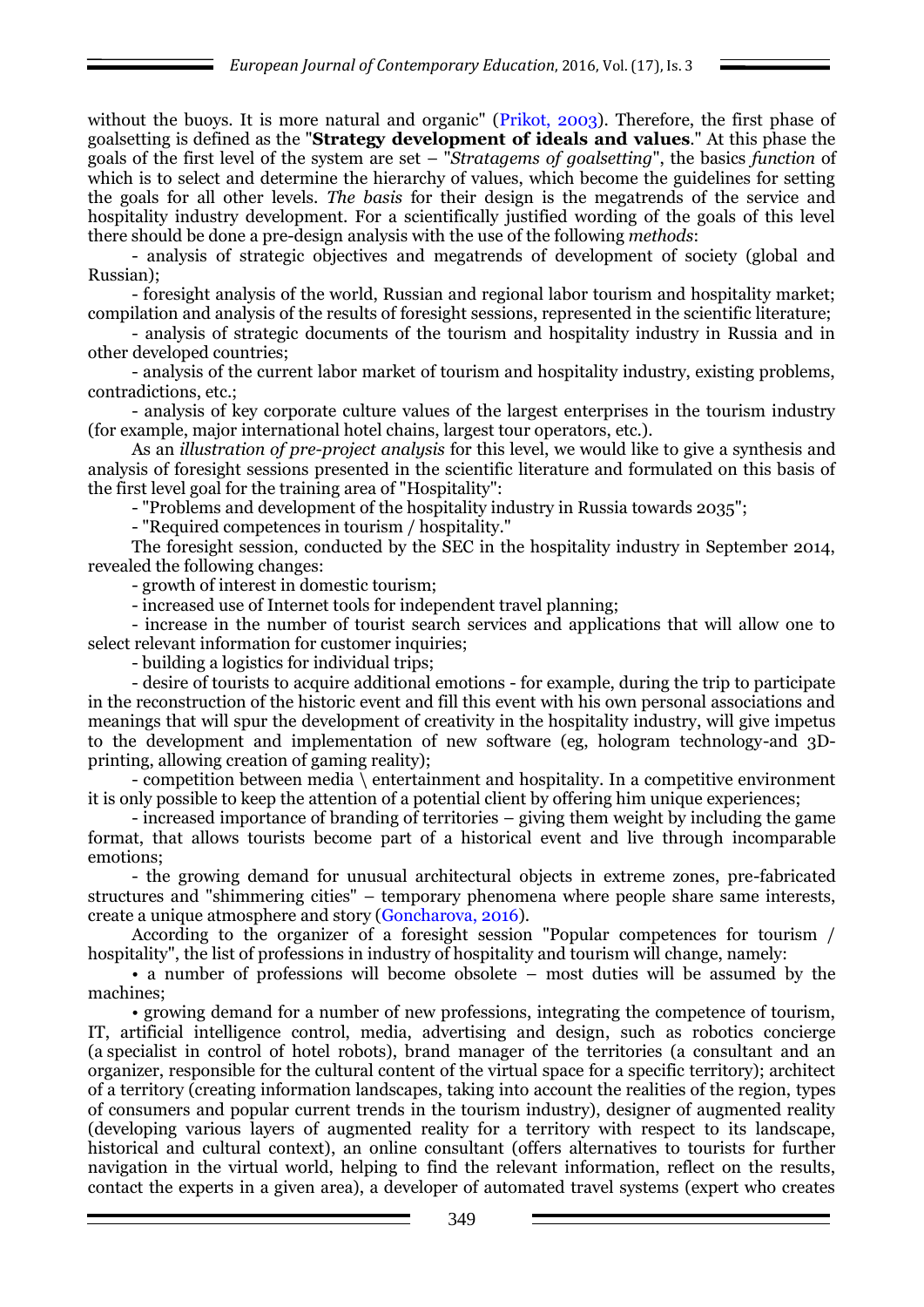automated purchasing systems for tickets, navigation, booking of hotel rooms); tour navigators developer (IT-specialist, creating programs and applications that allow the user to navigate properly along a particular route, taking into account their interests, tastes, plans and current affairs), travel counsellor, clientele manager etc. (Atlas of the new professions, 2016).

Methodical understanding of foresight analysis allowed us to define megatrends of service and hospitality industry and to formulate goals of the first level – "Stratagems of goalsetting" (see Table 1).

**Table 1.** Megatrends of service and hospitality industry as the basis for the formulation of the first level goals ("Stratagems of goalsetting") professional training for higher education graduates, stream "Hospitality"

| Megatrends of service and hospitality industry (based on       | The wording of the first level goals   |
|----------------------------------------------------------------|----------------------------------------|
| the foresight analysis of the world and Russian labor          | ("Stratagems of goalsetting")          |
| market for the tourism and hospitality industry)               |                                        |
| Growth of interest to domestic tourism                         | Patriotism                             |
| Growing interest of Russian citizens to the tourist facilities |                                        |
| in Russia                                                      |                                        |
| Tensions between Russia and a number of developed              |                                        |
| foreign countries, sanctions against Russia                    |                                        |
| Increase in the number of hospitality industry facilities      | of<br>foreign<br>Tolerance,<br>mastery |
| operating in the framework of international hotel networks     | languages and cultures                 |
| (Radisson, Marriott International, Hilton Hotels, Hyatt        |                                        |
| Hotels Corporation, and others.)                               |                                        |
| Active use of tourism services, the Internet tools for self-   | Computer literacy                      |
| planning of journeys by the consumers                          | Tourism design                         |
| Increase in the number of tourist search services and          | Focus on clients                       |
| applications that will allow one to select relevant            | Customization (targeted nature) of     |
| information for customer inquiries                             | services                               |
| The alignment of individual traveling logistics                |                                        |
| Growing number of "budget" accommodation facilities            | Mass character                         |
| with low cost accommodation (hostels, guest houses, etc.).     |                                        |
| Growth of demand in additional services, related to            | Creativity                             |
| entertainment and leisure programs                             | Game                                   |
| Desire of consumers and the hospitality services to            | Emotions                               |
| generate additional emotional experiences                      | Entertainment                          |
|                                                                | Animation                              |
|                                                                | Special experiences                    |
|                                                                | Event saturation                       |
| Increased importance of branding processes for territories     | Tourism design                         |
| Demand for unusual architectural venues in the extreme         | <b>Branding of territories</b>         |
| zones, prefabricated structures and "shimmering cities" -      | Innovation                             |
| temporary venues, where people with the same interests         |                                        |
| create a unique atmosphere and storyline                       |                                        |
| Competition between the hospitality industry and media /       |                                        |
| entertainment                                                  |                                        |
| Introduction of robotics in the field of hosting services      | Programming                            |
|                                                                | Preservation of ethical values         |

It should be noted that Table 1 shows the invariant goals of first level. Variable goals are formulated in relation to a particular educational program on the basis of the analysis of the current status and foresight analysis of the regional labor market, corporate values of core enterprises, missions of educational institutions.

The second phase of goalsetting – "**Harmonization of job functions and professional competencies**" – is aimed at the correlation of labor functions, performed by the specialists, and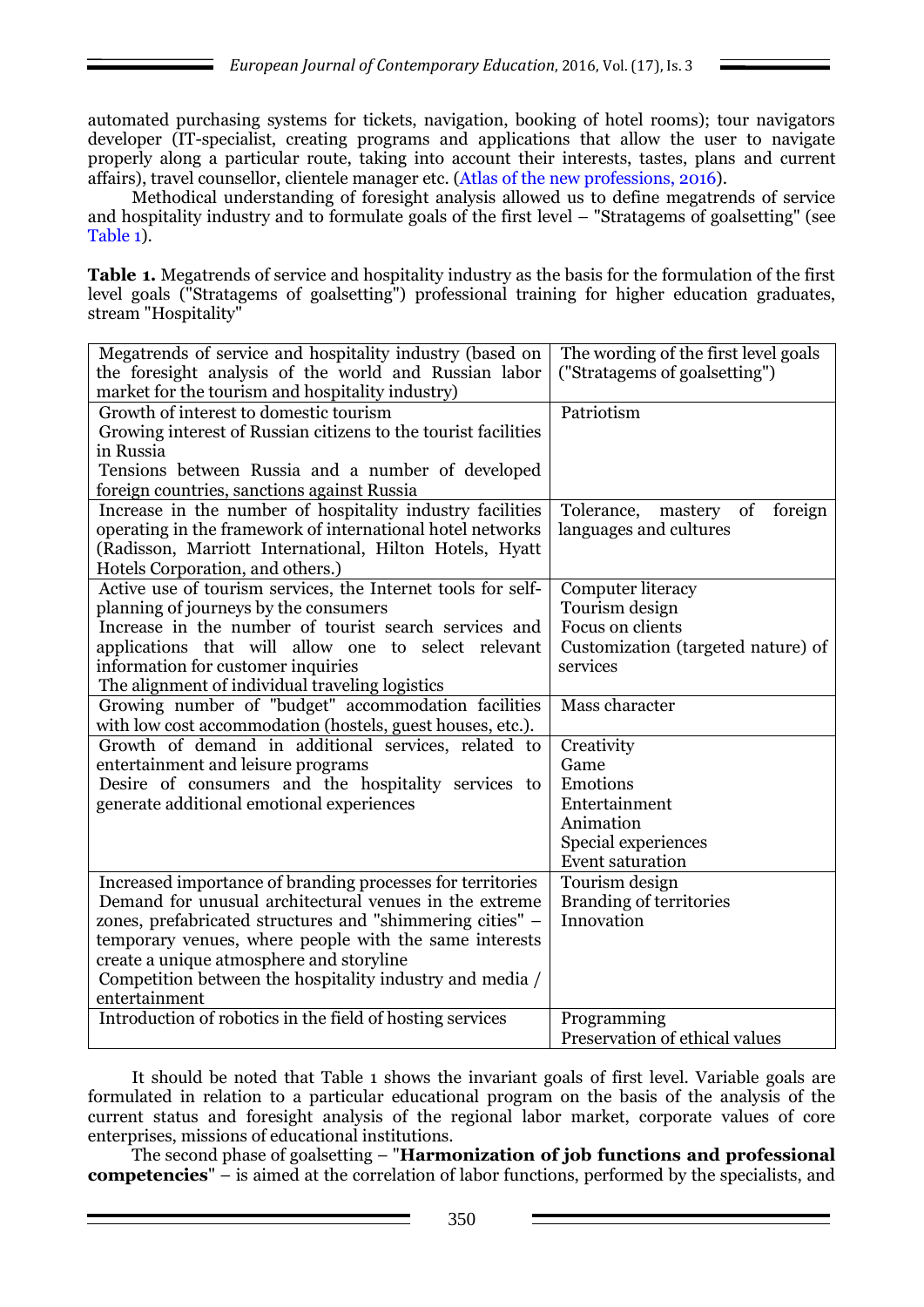the forming professional competences as targeted parameters of professional training. At this stage, the goals of the second level of the system are designed – "*Professional competences*", whose main *function* – to determine the set of invariant and variable professional competencies to be formed by the graduates. The *basis* for the design of goals of this level is the functions exercised by the employed specialist. For evidence-based formulation of the goals of this level it is necessary to perform a pre-project analysis with the use the following *methods*:

- analysis and foresight analysis of the positions, represented in the labor market;

- analysis of existing Russian professional standards, job descriptions, qualifications and other documents which reflect the work functions;

- analysis of foreign qualificational (professional accreditation) and educational standards;

- harmonization of professional and educational standards.

As an *illustration of a pre-project analysis* for this level, let's give invariant formulation of general competence as the second-level goals for the stream "Hospitality", made on the basis of professional and educational standards (see Table 2).

**Table 2.** Specialist functions as the basis for the formulation of invariant goals of the second level ("Professional competences") professional training of staff with higher education, stream "Hospitality"

|                                                                                     | Generalized labor functions in |                                                              | General professional competences in State Standard 3 ++ |  |  |
|-------------------------------------------------------------------------------------|--------------------------------|--------------------------------------------------------------|---------------------------------------------------------|--|--|
|                                                                                     | $MS^*$                         |                                                              | "Hospitality" as the goals of the second level          |  |  |
| 6 Qualif.                                                                           | 7-8 Qualif.                    | <b>Bachelor</b>                                              | Master                                                  |  |  |
| level                                                                               | level                          |                                                              |                                                         |  |  |
| Management                                                                          | Introduction                   | Competences in the field of activity and resource management |                                                         |  |  |
| of the current                                                                      | of innovative                  | Able<br>$DIC-1$<br>apply<br>to                               | Able<br>$DIC-1.$<br>apply<br>to                         |  |  |
| activities of                                                                       | technologies                   | complex tasks and systemic                                   | comprehensive knowledge<br>and                          |  |  |
| the                                                                                 | and changes                    | understanding of methods,                                    | understanding<br>systemic<br>of                         |  |  |
| department                                                                          | into the                       | techniques and technologies                                  | techniques<br>methods,<br>and                           |  |  |
| (services,                                                                          | management                     | to manage processes in a                                     | technologies<br>to<br>manage                            |  |  |
| departments)                                                                        | of a hotel                     | specialized hospitality area                                 | specialized<br>processes<br>in<br>a                     |  |  |
| of a hotel                                                                          | chain                          |                                                              | hospitality area                                        |  |  |
| complex                                                                             |                                | Competences in the field of personnel management             |                                                         |  |  |
|                                                                                     |                                | $CMO-3$ . Able to apply basic                                | CMO-3. Able to implement the                            |  |  |
|                                                                                     |                                | of<br>planning,<br>elements                                  | planning,<br>organization,                              |  |  |
|                                                                                     |                                | coordination<br>organization,                                | coordination<br>and control<br>of                       |  |  |
|                                                                                     |                                | of<br>control<br>and                                         | execution functions to the full                         |  |  |
| $\mathbf{r}$ $\mathbf{r}$ $\mathbf{r}$ $\mathbf{r}$<br>$x$ , $Hrr1$<br>$\mathbf{L}$ | $\mathbf{H}$<br>1.077          | implementation<br>$\sqrt{1}$<br>$\mathbf{I}$<br>$\mathbf{1}$ | extent<br>11.11.1                                       |  |  |

"The head of catering" and "Head (manager) of hotel complex / hotel chain'

|                 |               | Information competences                                          |                                                          |  |  |  |
|-----------------|---------------|------------------------------------------------------------------|----------------------------------------------------------|--|--|--|
|                 |               |                                                                  | DIC-2. Able to use modern   DIC-2. Able to use modern    |  |  |  |
|                 |               | technologies<br>information                                      | information technologies and                             |  |  |  |
|                 |               | software tools for<br>and                                        | software<br>tools for solving                            |  |  |  |
|                 |               |                                                                  | solving problems in one's professional management tasks. |  |  |  |
|                 |               | professional activity.                                           |                                                          |  |  |  |
| Management      | Introduction  | Competences in the field of quality of hotel services / catering |                                                          |  |  |  |
| of the current  | of innovative | services                                                         |                                                          |  |  |  |
| activities of a | technologies  | DIC-4. Able to apply legal                                       | DIC-4. Able to<br>the<br>apply                           |  |  |  |
| department      | and changes   | technical<br>and                                                 | regulatory<br>technical<br>and                           |  |  |  |
| (services,      | into the      | documentation, regulating documentation                          | to<br>manage                                             |  |  |  |
| departments)    | management    | the activities                                                   | professional activities                                  |  |  |  |
| of a hotel      | of a hotel    | DIC-7. Able to provide the                                       | DIC-7. Able to<br>implement                              |  |  |  |
| complex         | chain         | required quality of service                                      | quality management of service                            |  |  |  |
|                 |               | and  <br>tourism<br>processes,                                   | processes and hospitality                                |  |  |  |
|                 |               | hospitality                                                      |                                                          |  |  |  |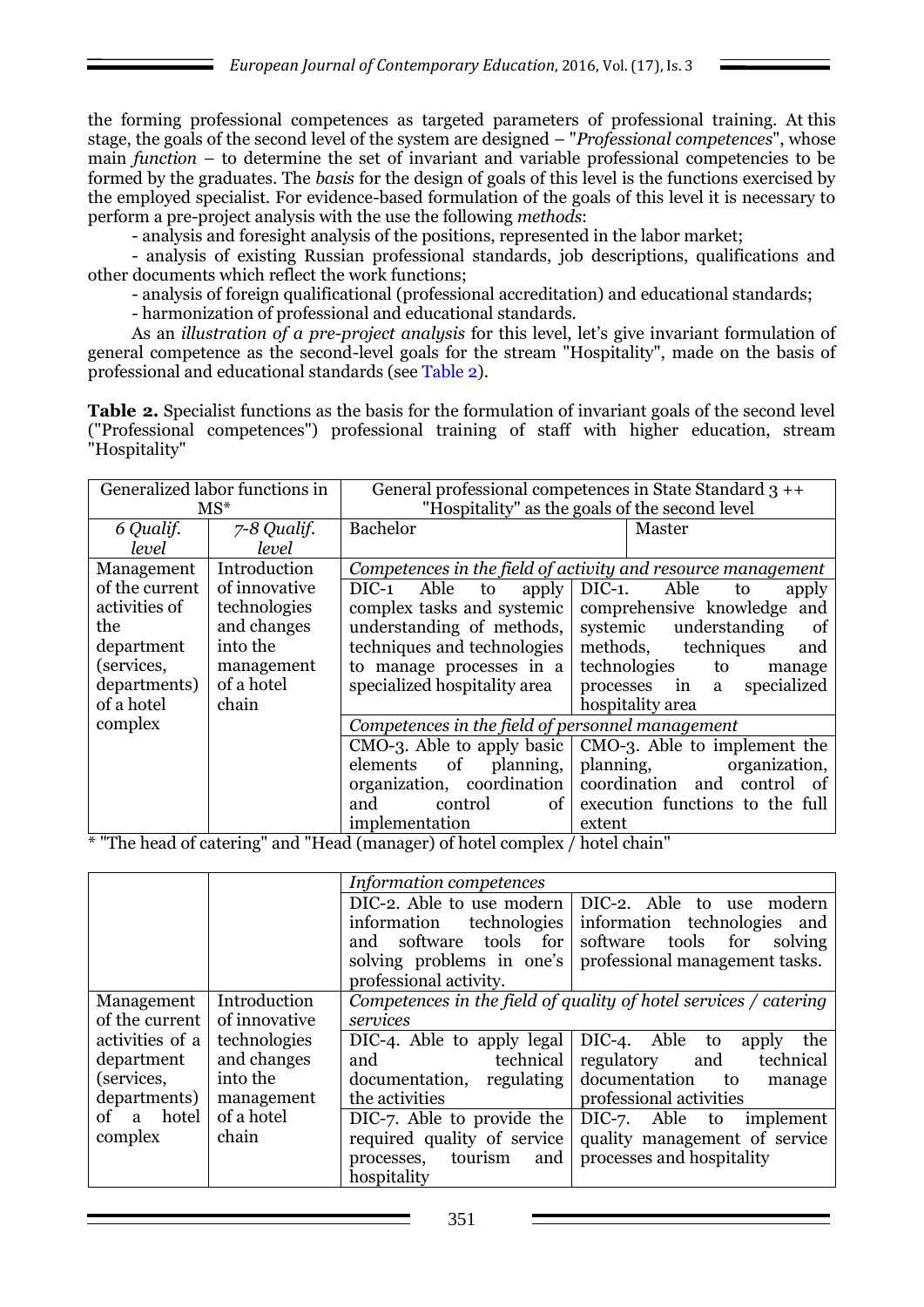|               |                 | DIC-8.<br>Able<br>to<br>ensure<br>compliance with health and<br>safety regulations | DIC-8. Able to organize and<br>monitor compliance with the<br>health and safety requirements |  |
|---------------|-----------------|------------------------------------------------------------------------------------|----------------------------------------------------------------------------------------------|--|
| Interaction   | <b>Business</b> |                                                                                    | Competences in the field of oral and written communication                                   |  |
| with          | Interaction     | DIC-6. Able to carry out                                                           | DIC-6. Able to organize internal                                                             |  |
| customers     | with owners     | external<br>internal<br>and                                                        | and<br>external<br>professional                                                              |  |
| and           | and partners    | professional                                                                       | communication,<br>develop<br>and                                                             |  |
| stakeholders  |                 | communication,<br>resolve                                                          | implement measures to prevent                                                                |  |
|               |                 | conflicts<br>maintain<br>and                                                       | and resolve conflicts with clients                                                           |  |
|               |                 | effective<br>communication                                                         | and staff                                                                                    |  |
|               |                 | with customers                                                                     |                                                                                              |  |
| Monitoring    | Creation<br>and | Design competences                                                                 |                                                                                              |  |
| and           | implementatio   |                                                                                    | DIC-9. Able to develop projects                                                              |  |
| evaluation of | of<br>the<br>n  |                                                                                    | in the field of one's professional                                                           |  |
| the           | development     |                                                                                    | activity and their provide peer                                                              |  |
| effectiveness | strategy of a   |                                                                                    | review                                                                                       |  |
| of the        | hotel complex   |                                                                                    |                                                                                              |  |
| departments   | Project         |                                                                                    |                                                                                              |  |
| (services,    | management      |                                                                                    |                                                                                              |  |
| departments)  | and changes in  |                                                                                    |                                                                                              |  |
| of a hotel    | hotel<br>the    |                                                                                    |                                                                                              |  |
| complex       | complex         |                                                                                    |                                                                                              |  |
|               | Strategic       | Settlement and economic competences                                                |                                                                                              |  |
|               | management      |                                                                                    | DIC-5. Able to assess the $\vert$ DIC-5. Able to implement the                               |  |
|               | of a hotel      | costs and revenue while                                                            | of<br>assessment<br>costs<br>and                                                             |  |
|               | complex         | exercising his professional                                                        | revenues while exercising<br>his                                                             |  |
|               | development     | activity                                                                           | professional activity                                                                        |  |

Note that Table 2 shows invariant goals for training of professional competences, necessary to any expert.

Variable goals of the second level are formulated for specific positions in companies of a certain type, based on an analysis of staffing, job descriptions, monitoring of employment, employer surveys.

The third phase of goal-setting – "*Design of learning results*" – directed at specification of professional competences in a set of specific knowledge, skills, personal qualities. At this stage, the goals of the third level are designed – "*Goals-targets of learning*", whose main *function* – to describe the concrete results of professional training, which must be received and can be evaluated (diagnosed) with graduates. The *basis* for the design of goals of this level is:

invariant goals:

- professional tasks of a particular specialist (group of experts);

- position of the educational program;

variable goals:

- characteristics of a given educational institution;

- individual style of a teacher;

- specific requests of employers.

For evidence-based formulation of the goals of this level it is necessary to perform a preproject analysis, using the following methods:

- analysis of foresight meetings, to identify new professional tasks, functions, operations of specialists, which will require appropriate knowledge and skills;

- observation of professional work of experts in order to identify their basic operations, and functions, and relevant knowledge, abilities and skills;

- a survey of employers and professionals of the tourism and hospitality industry;

- expert assessments (to highlight the most important knowledge, abilities and skills).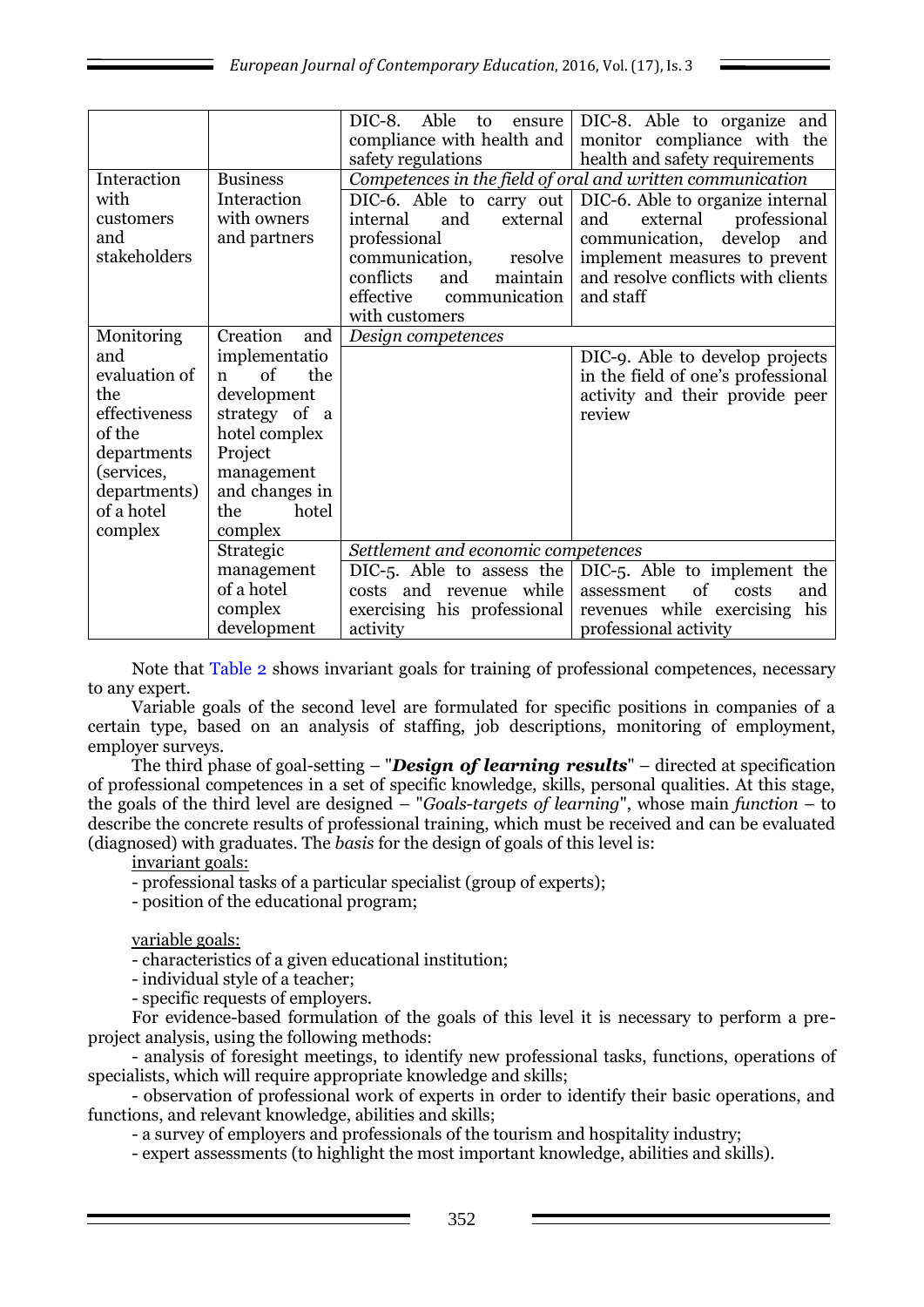As an *illustration of the pre-project analysis* for this level, let's give the formulation of learning results as third-level goals for the stream "Hotel business", executed on the basis of analysis of results of foresight sessions (see Table 3).

**Table 3.** New professional tasks of professionals of tourism and hospitality industry as the basis for the formulation of the third-level goals for "Hotel business"

| New              | New professional tasks of professionals                                                  | Graduate training results in "Hotel          |
|------------------|------------------------------------------------------------------------------------------|----------------------------------------------|
| professions      | of tourism and hospitality industry                                                      | business" as the goal of the third           |
|                  |                                                                                          | level                                        |
| Travel           | Selection of relevant information for                                                    | The ability to select with the help of       |
| advisor          | customer inquiries as to accommodation                                                   | search services and<br>applications          |
| Online           | facilities and tourism products                                                          | relevant information requested by            |
| consultant       | Building the logistics of individual trips                                               | the clients                                  |
|                  | Online counseling - providing tourist                                                    | On-line consumer counseling skills           |
|                  | assistance to quickly find the desired                                                   | Commercial flair                             |
|                  | information,<br>offer<br>alternatives<br>on                                              | Ability to listen and work in a team         |
|                  | navigation in the virtual world                                                          |                                              |
| Developer of     | Development of automated tourist maps                                                    | Literacy in specialized software             |
| automated        | Creation and use of automated ticket                                                     | products not only at the level of            |
| tourist          | purchasing systems,<br>navigation<br>and                                                 | experienced user but the developer           |
| information      | booking of hotel rooms                                                                   | Ability to create automated ticket           |
| systems          | Creation of computer programs<br>and                                                     | purchasing system, navigation and            |
| Developer of     | enabling<br>applications,<br>customers<br>to                                             | booking                                      |
| tour             | navigate on a particular route, taking into<br>account his interests, preferences, plans |                                              |
| navigators       | and current cultural events                                                              |                                              |
| of<br>Manager    | The development of business projects for                                                 | Ability to calculate the economic            |
| "budget"         | the creation and development of the                                                      | impact of the creation of affordable         |
| accommodati      | "budget" accommodation facilities                                                        | accommodation facilities                     |
| facilities<br>on | Management of "budget"                                                                   | Ability to find and evaluate new             |
| (hostels, etc.)  | accommodation facilities                                                                 | market opportunities of "budget"             |
|                  |                                                                                          | housing facilities, formulate business       |
|                  |                                                                                          | ideas, promoting their development           |
| <b>Brand</b>     | Creating<br>unique<br>experiences<br>for                                                 | Ability to create game realities             |
| Manager of a     | consumers of tourist services                                                            | Fantasy, imagination, creativeness           |
| territory        | Development and<br>implementation<br>of                                                  | Ability to generate unique ideas             |
|                  | animator programs                                                                        | Ability to brand territories                 |
| Territory        | Branding of territories - giving them                                                    | Knowledge of geography, venues of            |
| architect        | weight, including game format, allowing                                                  | cultural-historical<br>natural<br>and        |
|                  | tourists to be part of an event and live                                                 | heritage<br>of Russia<br>and foreign         |
|                  | through incomparable emotions                                                            | countries                                    |
| Augmented        | Virtual reality design                                                                   | Literacy in design technologies for          |
| reality          |                                                                                          | building information landscapes,             |
| designer         |                                                                                          | considering realities of the region,         |
|                  |                                                                                          | types of consumers, and popular              |
|                  |                                                                                          | ideas in the travel industry                 |
|                  |                                                                                          | Literacy in hologram technology and          |
|                  |                                                                                          | 3D-Printing                                  |
| Robotics         | Robotics management                                                                      | High level of organization of labor          |
| concierge        | Communication<br>artificial<br>with                                                      | Multi-tasking skills                         |
|                  | intelligence                                                                             | Knowedge of mechanisms                       |
|                  |                                                                                          | of<br><b>Skills</b><br>communication<br>with |
|                  |                                                                                          | artificial intelligence                      |
|                  |                                                                                          |                                              |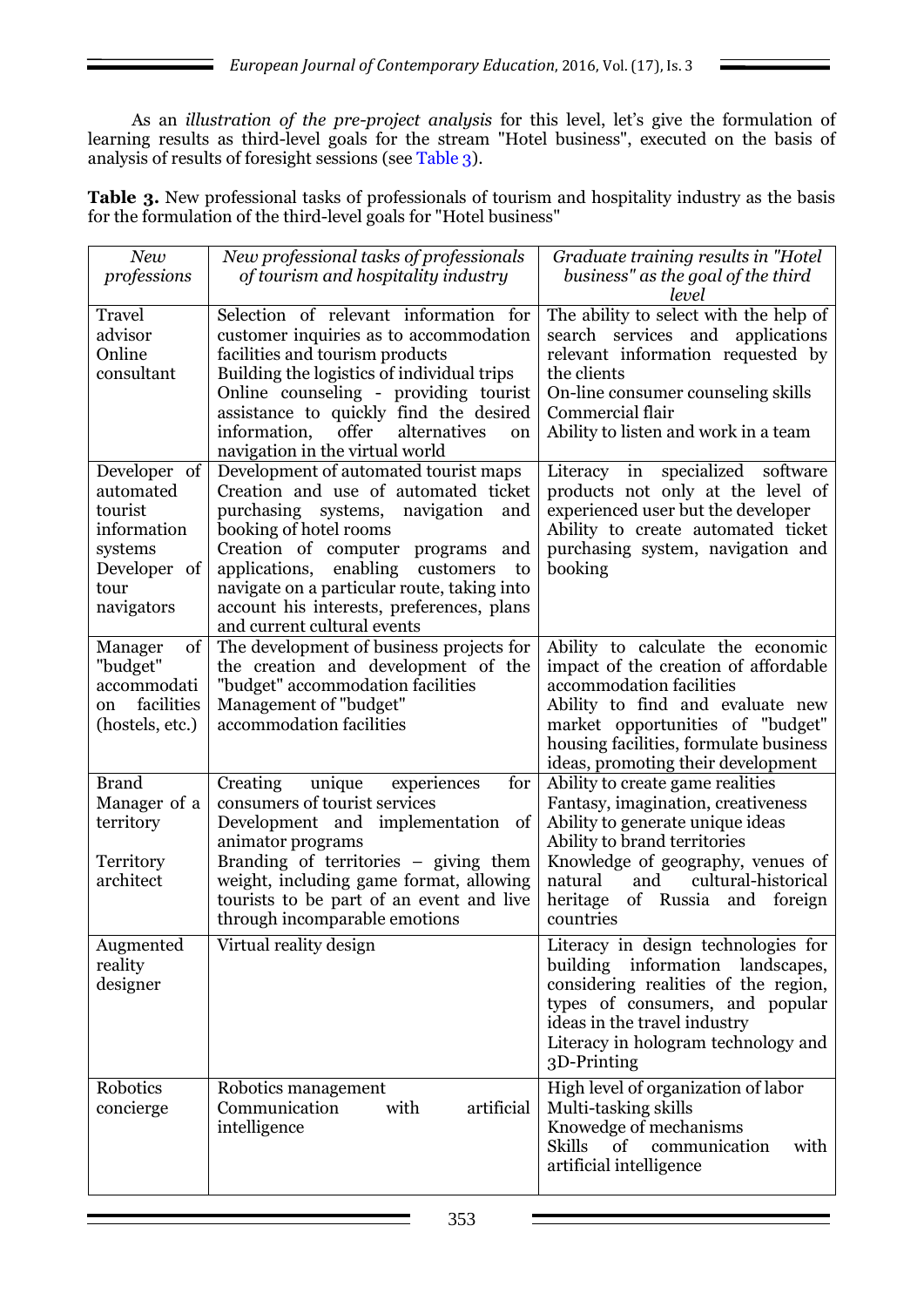| Clientele<br>fiduciary | Guarantees quality of tourist services Information skills<br>rendered<br>Promotion of tourism services from Energy<br>travel agents to customers | Inflexibility of character<br>Ability to easily come into contact |
|------------------------|--------------------------------------------------------------------------------------------------------------------------------------------------|-------------------------------------------------------------------|
|                        |                                                                                                                                                  | with the customer<br>Reactivity                                   |
|                        |                                                                                                                                                  | PR technology of tourist products                                 |

Note that the Table 3 shows only a small fragment of the objectives of the 3rd level. The rest of the invariant part is determined on the basis of the analysis of professional tasks and operations performed by specialists, and with the consideration of the educational programs. Variable goals are designed on the basis of the characteristics of educational institutions, individual style of the teacher and demands of concrete employers (i.e. some goals are modeled taking into account the peculiarities of a particular company where a graduate is going to be employed).

The fourth phase of goalsetting – "*Professional self-design*" – helps a learner to create a self-project-image of a future specialist, to help him plan his career and to design, on this basis, his own professional development goals. At this stage the goals of the fourth level are designed – "*Selfdesign goals*" whose primary function is self-design by a given student his own goals of training on the basis of his own self-analysis of identified advantages and disadvantages, taking into account a planned professional career, personal growth. The *basis* for the design of the goals of this level is the results of self-examination of the individual student and his plan of professional development and career growth.

For evidence-based formulation of the goals of this level it is necessary to perform a preproject analysis, using the following *methods*:

- reflection of himself as a future specialist by a student;

- self-introspection of a student, identifying strengths and weaknesses, qualities that should be developed or adjusted for a successful professional self-fulfillment, career growth;

- modeling by a student his own self-project-image as a future specialist.

**4. The results of the study.** The results of the study helped us simulate:

- a multilevel system of goals for specialists with higher education, stream "Hospitality";
- the system of science-based reasons for setting goals at every level;
- step by step algorithm of goalsetting;

- methods of design of goals at every level.

Generalized results of the study are presented in Table 4.

**Table 4.** System approach to the formulation of goals of higher education in the field of tourism and hospitality

| Step by<br>step<br>algorithm<br>of<br>goalsetting                | Levels<br>of<br>goals | Type of<br>goals                                        | Functions of<br>the level                                                                                                         | Grounds for<br>setting goals                   | Methods for design of goals                                                                                                                                                                                                                                                                                                                                                                            |
|------------------------------------------------------------------|-----------------------|---------------------------------------------------------|-----------------------------------------------------------------------------------------------------------------------------------|------------------------------------------------|--------------------------------------------------------------------------------------------------------------------------------------------------------------------------------------------------------------------------------------------------------------------------------------------------------------------------------------------------------------------------------------------------------|
| <b>Strategy</b><br>developm<br>of<br>ent<br>ideals and<br>values | $\mathbf{1}$          | <b>Stratag</b><br>ems of<br>goalsett<br><sub>1</sub> ng | Define a set<br>of values and<br>their<br>hierarchy<br>that become<br>markers<br>for<br>goal setting of<br>all<br>other<br>levels | Megatrends of<br>service<br>and<br>hospitality | analysis of the<br>strategic<br>$\overline{\phantom{a}}$<br>objectives and mega-trends in a<br>society,<br>- foresight analysis of the world,<br>Russian and regional labor<br>markets; synthesis and analysis<br>of results of foresight sessions;<br>- analysis of strategic documents<br>of the hospitality and hospitality<br>industry;<br>- analysis of the current state of<br>the labor market; |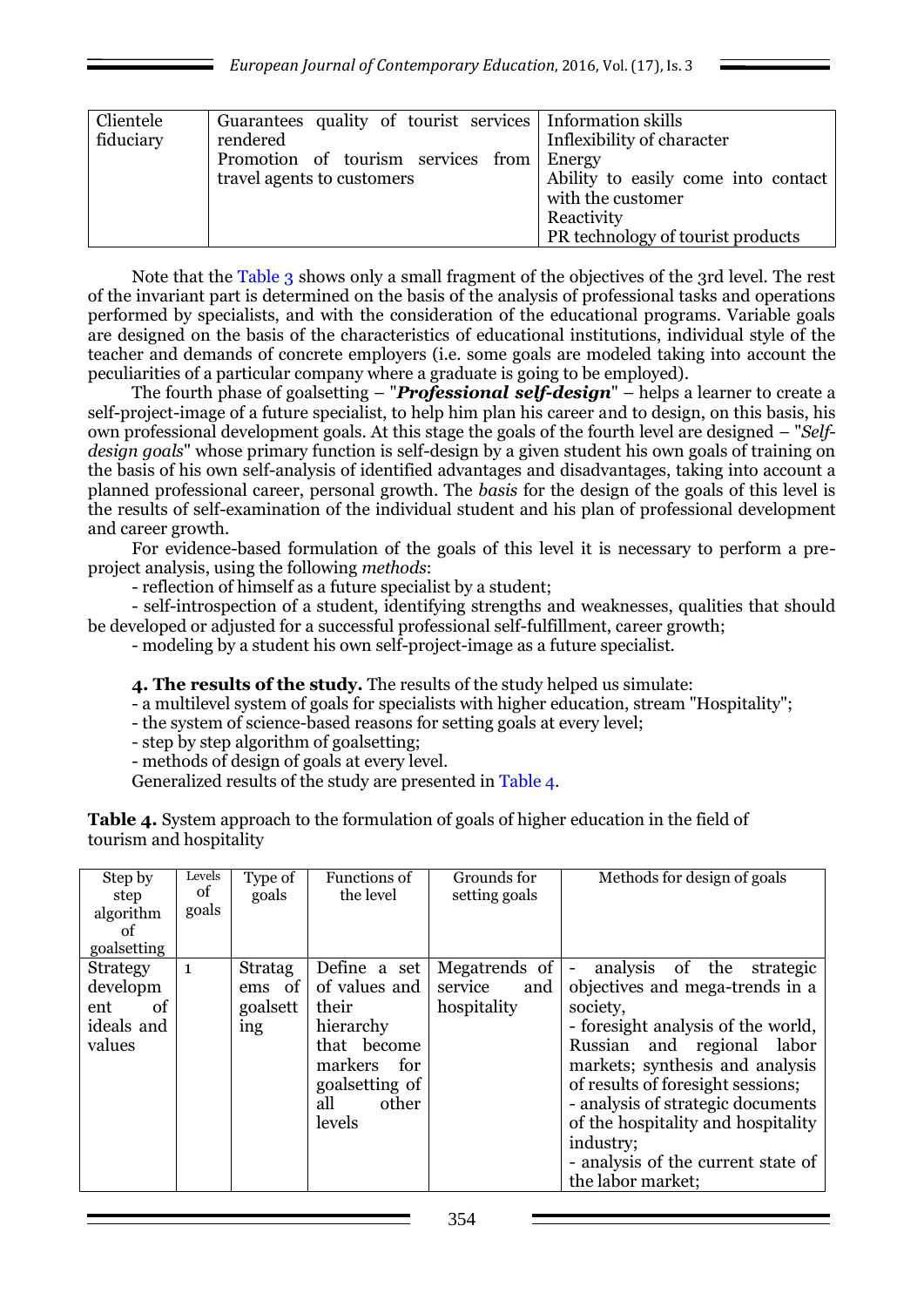| Harmona<br>of<br>zation<br>job<br>functions<br>and<br>professional<br>competen<br>ces | $\overline{2}$ | Professi<br>onal<br>compet<br>ence    | Determine<br>the<br>set<br>of<br>invariant and<br>variable<br>professional<br>competencies<br>that need to<br>be formed in<br>the graduate                          | Work<br>functions of a<br>specialist                                                                                                                                                                                                                                                                             | - analysis of the core values of<br>the corporate culture of major<br>businesses of the<br>tourism<br>industry<br>- analysis and foresight analysis<br>of the positions represented at<br>the labor market;<br>- analysis of the existing Russian<br>professional<br>standards,<br>job<br>qualification<br>discriptions,<br>and<br>other<br>requirements,<br>documents, which reflect the<br>labor functions;<br>- analysis of foreign qualification<br>and educational standards;<br>- harmonization of professional<br>and educational standards                                       |
|---------------------------------------------------------------------------------------|----------------|---------------------------------------|---------------------------------------------------------------------------------------------------------------------------------------------------------------------|------------------------------------------------------------------------------------------------------------------------------------------------------------------------------------------------------------------------------------------------------------------------------------------------------------------|------------------------------------------------------------------------------------------------------------------------------------------------------------------------------------------------------------------------------------------------------------------------------------------------------------------------------------------------------------------------------------------------------------------------------------------------------------------------------------------------------------------------------------------------------------------------------------------|
| Design of<br>learning<br>results                                                      | 3              | <b>Targets</b><br>Results<br>Training | Describe the<br>results<br>of<br>professional<br>training,<br>which<br>must<br>received<br>be<br>and can be<br>evaluated<br>(diagnosed)<br>with<br>the<br>graduates | - professional<br>tasks<br>of<br>a<br>particular<br>specialist<br>of<br>(groups)<br>experts)<br>- focus of the<br>educational<br>program;<br>- features<br><sub>of</sub><br>the<br>educational<br>establishment;<br>an<br>individual-<br>style<br>of<br>a<br>teacher<br>specific<br>requests by the<br>employers | - analysis of foresight meetings<br>to identify new professional<br>tasks, functions, operations by<br>specialists, which will require<br>appropriate knowledge, abilities,<br>skills;<br>- observation of the professional<br>activity of experts in order to<br>identify the set of their basic<br>functions,<br>operations,<br>and<br>relevant knowledge, abilities<br>and skills;<br>survey of specialists<br>and<br>employers of the tourism and<br>hospitality industry;<br>expert<br>assessments<br>(to<br>-<br>highlight the most important<br>knowledge, abilities and skills). |
| Professional<br>self-design                                                           | $\overline{4}$ | Goals<br>of self-<br>designs          | Self-design of<br>the goals of<br>their training<br>by the<br>students                                                                                              | The results of<br>the student's<br>self-analysis<br>and his plan of<br>professional<br>development<br>and career<br>growth                                                                                                                                                                                       | - reflection of a student as a<br>future specialist;<br>- self introspection of a student,<br>revealing of<br>strengths<br>and<br>qualities<br>that<br>weaknesses,<br>should be developed or adjusted<br>for a successful professional<br>self-realization, career growth;<br>- modeling by a student his own<br>image-self-design as a future<br>specialist                                                                                                                                                                                                                             |

# **5. Conclusions**

This article describes a systematic approach to setting goals of higher education in the sphere of service and tourism, which consists of science-based designing of a multilevel system of invariant and variable goals.

Proposed approach:

- sums up the best domestic and foreign practice of training for this industry;